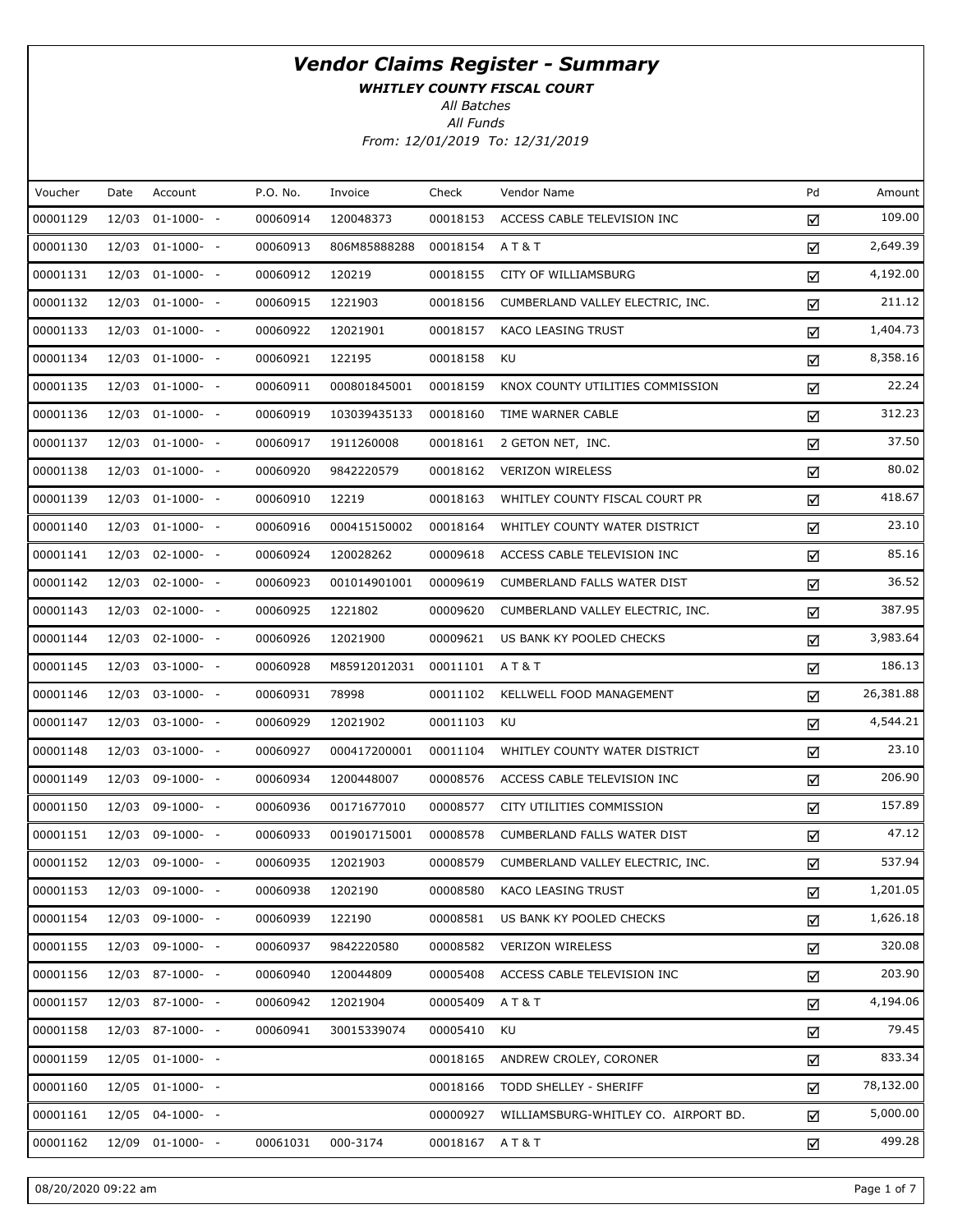WHITLEY COUNTY FISCAL COURT

All Batches

| Voucher  | Date  | Account            | P.O. No. | Invoice      | Check    | Vendor Name                           | Pd | Amount     |
|----------|-------|--------------------|----------|--------------|----------|---------------------------------------|----|------------|
| 00001163 | 12/09 | $01-1000-$         | 00061030 | 28728418470  | 00018168 | AT & T MOBILITY                       | ☑  | 777.30     |
| 00001164 |       | 12/09 01-1000- -   | 00061033 | 23930-01     | 00018169 | DELTA NATURAL GAS CO., INC.           | ☑  | 379.10     |
| 00001165 | 12/09 | $02 - 1000 - -$    | 00061034 | 24544-09     | 00009622 | DELTA NATURAL GAS CO., INC.           | ☑  | 326.00     |
| 00001166 |       | 12/09 03-1000- -   | 00061035 | 001200020-00 | 00011105 | CITY OF WILLIAMSBURG                  | ☑  | 9,788.82   |
| 00001167 |       | 12/09 03-1000- -   | 00061036 | 12049-4      | 00011106 | DELTA NATURAL GAS CO., INC.           | ☑  | 1,733.82   |
| 00001168 |       | 12/09 09-1000- -   | 00061037 | 807261890211 | 00008583 | TIME WARNER CABLE                     | ☑  | 194.83     |
| 00001169 |       | 12/09 87-1000- -   | 00061038 | 3113902229   | 00005411 | AT&T                                  | ☑  | 304.24     |
| 00001170 |       | 12/10 87-1000- -   |          |              | 00005412 | WHITLEY COUNTY FISCAL COURT PR        | ☑  | 216,658.06 |
| 00001171 |       | 12/17 01-1000- -   | 00061076 | 121619       | 00018171 | ANDREW CROLEY, CORONER                | ☑  | 1,250.00   |
| 00001172 |       | 12/17 01-1000- -   | 00061029 | 12919        | 00018172 | ANDY MOSES                            | ☑  | 200.00     |
| 00001173 |       | 12/17 01-1000- -   | 00060898 | 024932-00    | 00018173 | BISSELL'S, INC.                       | ☑  | 1,153.71   |
| 00001174 |       | $12/17$ 01-1000- - | 00061022 | 164832       | 00018174 | BLUEGRASS/ KESCO INCORPORATED         | ☑  | 180.00     |
| 00001175 |       | 12/17 01-1000- -   | 00061058 | 121119       | 00018175 | <b>BUBBY'S BBQ</b>                    | ☑  | 2,760.00   |
| 00001176 |       | 12/17 01-1000- -   | 00060861 | W328553      | 00018176 | CANADA AUTO PARTS                     | ☑  | 174.78     |
| 00001177 |       | 12/17 01-1000- -   | 00061032 | 001200015001 | 00018177 | <b>CITY OF WILLIAMSBURG</b>           | ☑  | 3,619.77   |
| 00001178 |       | $12/17$ 01-1000- - | 00061072 | 000093629    | 00018178 | COMFORT SYSTEMS USA                   | ☑  | 8,700.00   |
| 00001179 |       | 12/17 01-1000- -   | 00060972 | 507          | 00018179 | <b>COMPUTER CLINC</b>                 | ☑  | 1,138.00   |
| 00001180 |       | 12/17 01-1000- -   | 00060979 | 126319       | 00018180 | CUMBERLAND COUNCIL #77                | ☑  | 500.00     |
| 00001181 |       | 12/17 01-1000- -   | 00061017 | 120619       | 00018181 | <b>CURITS SURGENER</b>                | ☑  | 51.81      |
| 00001182 |       | 12/17 01-1000- -   | 00060888 | 120119       | 00018182 | DAV                                   | ☑  | 650.00     |
| 00001183 |       | 12/17 01-1000- -   | 00060846 | 173384       | 00018183 | DAVID HALL, ELECTRIC LLC              | ☑  | 8,625.00   |
| 00001184 |       | 12/17 01-1000- -   | 00060895 | 285393       | 00018184 | D C ELEVATOR COMPANY, INC.            | ☑  | 610.02     |
| 00001185 |       | 12/17 01-1000- -   | 00060700 | 635797       | 00018185 | ELLISON SANITARY SUPPLY CO., INC.     | ☑  | 1,759.37   |
| 00001186 |       | 12/17 01-1000- -   | 00060893 | 281700       | 00018186 | EMCON HOME GUARD, INC.                | ☑  | 1,967.00   |
| 00001187 |       | 12/17 01-1000- -   | 00061040 | 121019       | 00018187 | TIAA COMMERICAL FINANCE INC           | ☑  | 1,864.82   |
| 00001188 |       | 12/17 01-1000- -   | 00060985 | $241 - 2$    | 00018188 | EZ COUNTRY, INC.                      | ☑  | 860.00     |
| 00001189 |       | $12/17$ 01-1000- - | 00060977 | 63418        | 00018189 | G & E DRIVE-IN                        | ☑  | 26.00      |
| 00001190 |       | $12/17$ 01-1000- - | 00060769 | 300513267    | 00018190 | HARDEE'S                              | ☑  | 37.00      |
| 00001191 |       | $12/17$ 01-1000- - | 00061027 | 997962       | 00018191 | HIGHBRIDGE SPRING WATER CO, INC.      | ☑  | 156.60     |
| 00001192 |       | 12/17 01-1000- -   | 00060852 | 00408566     | 00018192 | HOMETOWN IGA #57                      | ☑  | 14.37      |
| 00001193 |       | $12/17$ 01-1000- - | 00061053 | 12919        | 00018193 | JESSE L PARTIN                        | ☑  | 506.25     |
| 00001194 |       | 12/17 01-1000- -   | 00061048 | 1210191      | 00018194 | JIM THORNTON - 3RD DISTRICT CONSTABLE | ☑  | 200.00     |
| 00001195 |       | $12/17$ 01-1000- - | 00060862 | AR41727      | 00018195 | JOHNCO, INC.                          | ☑  | 26.26      |
| 00001196 |       | 12/17 01-1000- -   | 00060743 | 496412       | 00018196 | JONES PIT STOP                        | ☑  | 1,219.73   |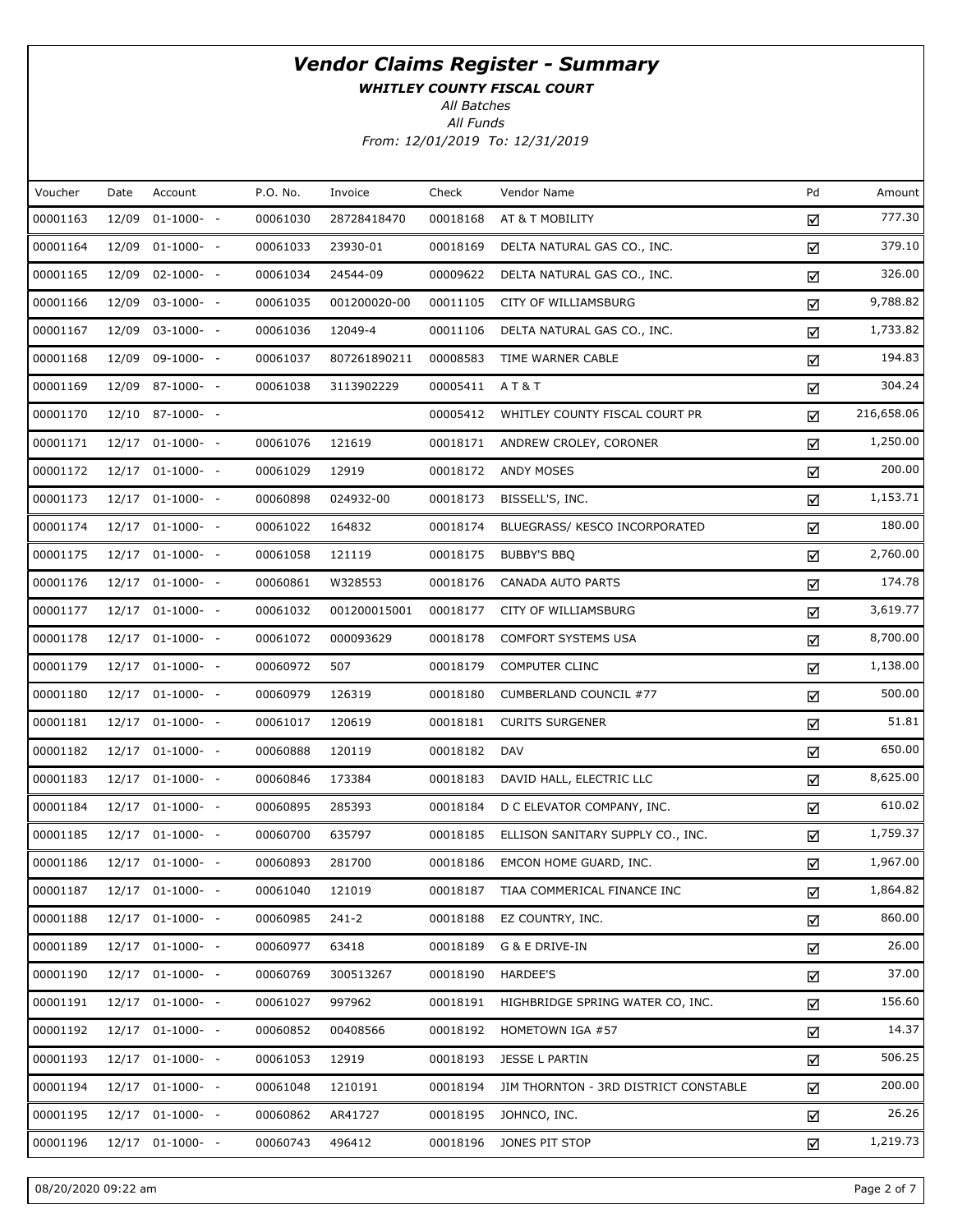WHITLEY COUNTY FISCAL COURT

All Batches

| Voucher  | Date  | Account            | P.O. No. | Invoice      | Check    | Vendor Name                         | Pd | Amount    |
|----------|-------|--------------------|----------|--------------|----------|-------------------------------------|----|-----------|
| 00001197 | 12/17 | $01-1000-$ -       | 00060884 | 120119       | 00018197 | K A C O ALL LINES FUND              | ☑  | 19,145.74 |
| 00001198 |       | 12/17 01-1000- -   | 00060883 | 120219       | 00018198 | KACO WORKERS COMPENSATION FUND      | ☑  | 9,068.52  |
| 00001199 |       | 12/17 01-1000- -   | 00061046 | 121019       | 00018199 | KAY SCHWARTZ, COUNTY CLERK          | ☑  | 15.00     |
| 00001200 |       | 12/17 01-1000- -   | 00060980 | 120319       | 00018200 | <b>KEN TEN #148</b>                 | ☑  | 500.00    |
| 00001201 |       | 12/17 01-1000- -   | 00060978 | 27311        | 00018201 | KEN TEN ADVERTISING                 | ☑  | 1,021.96  |
| 00001202 |       | 12/17 01-1000- -   | 00061019 | 110170       | 00018202 | LAUREL TERMITE CONTROL              | ☑  | 95.00     |
| 00001203 |       | 12/17 01-1000- -   | 00061056 | 12048        | 00018203 | LONDON RADIO SERVICE                | ☑  | 3,000.00  |
| 00001204 |       | 12/17 01-1000- -   | 00061010 | 12619        | 00018204 | LONNIE FOLEY                        | ☑  | 200.00    |
| 00001205 |       | 12/17 01-1000- -   | 00060869 | 111919       | 00018205 | MICHAEL JARBOE                      | ☑  | 258.68    |
| 00001206 |       | 12/17 01-1000- -   | 00060897 | 112519       | 00018206 | MOUNTAIN CLASSIC SCHOLARSHIP FUND   | ☑  | 1,000.00  |
| 00001207 |       | 12/17 01-1000- -   | 00061075 | 000003       | 00018207 | NEW HOPE MINISTRIES                 | ☑  | 940.00    |
| 00001208 |       | 12/17 01-1000- -   | 00061023 | 20037702     | 00018208 | <b>NEWS JOURNAL</b>                 | ☑  | 147.00    |
| 00001209 |       | 12/17 01-1000- -   | 00060961 | 963730578    | 00018209 | NORTHERN SAFETY & INDUSTRIAL        | ☑  | 1,393.82  |
| 00001210 |       | 12/17 01-1000- -   | 00060762 | 372135       | 00018210 | <b>OWENS AUTO PARTS</b>             | ☑  | 550.00    |
| 00001211 |       | 12/17 01-1000- -   | 00060959 | INV76303     | 00018211 | PRECISION DUPLICATING SOLUTIONS INC | ☑  | 100.00    |
| 00001212 |       | 12/17 01-1000- -   | 00060462 | 101554       | 00018212 | QUALITY CARE AUTO SERVICE           | ☑  | 46.95     |
| 00001213 |       | 12/17 01-1000- -   | 00061057 | 12619        | 00018213 | <b>RALEIGH MEADORS</b>              | ☑  | 162.98    |
| 00001214 |       | 12/17 01-1000- -   | 00061062 | 1212191      | 00018214 | <b>RON BOWLING</b>                  | ☑  | 200.00    |
| 00001215 |       | 12/17 01-1000- -   | 00060750 | 112519       | 00018215 | STAN'S USED CARS                    | ☑  | 4,700.00  |
| 00001216 |       | 12/17 01-1000- -   | 00061039 | 23955        | 00018216 | THERMAL EQUIPMENT SERVICE CO.       | ☑  | 410.31    |
| 00001217 |       | 12/17 01-1000- -   | 00061061 | 121219       | 00018217 | TODD SHELLEY - SHERIFF              | ☑  | 319.35    |
| 00001218 |       | 12/17 01-1000- -   | 00060962 | 114827492    | 00018218 | ULINE                               | ☑  | 540.62    |
| 00001219 |       | 12/17 01-1000- -   | 00060689 | 1911-137588  | 00018219 | W D BRYANT & SONS INC.              | ☑  | 13,745.60 |
| 00001220 |       | 12/17 01-1000- -   | 00060698 | 2238         | 00018220 | WENDY'S OF BOWLING GREEN, INC.      | ☑  | 24.76     |
| 00001221 |       | 12/17 01-1000- -   | 00061064 | 049600326263 | 00018221 | <b>WEX BANK</b>                     | ☑  | 693.33    |
| 00001222 |       | 12/17 01-1000- -   | 00060958 | 098785224    | 00018222 | <b>XEROX CORPORATION</b>            | ☑  | 427.70    |
| 00001223 |       | 12/17 02-1000- -   | 00060837 | 1016943736   | 00009624 | ARAMARK UNIFROM SERVICES            | ☑  | 976.68    |
| 00001224 |       | 12/17 02-1000- -   | 00060894 | CS02DJ       | 00009625 | BRANDEIS MACHINERY & SUPPLY CO.     | ☑  | 10,351.65 |
| 00001225 |       | 12/17 02-1000- -   | 00060456 | W327831      | 00009626 | CANADA AUTO PARTS                   | ☑  | 1,396.30  |
| 00001226 |       | $12/17$ 02-1000- - | 00060904 | 979644       | 00009627 | HIGHBRIDGE SPRING WATER CO, INC.    | ☑  | 39.85     |
| 00001227 |       | 12/17 02-1000- -   | 00060874 | 431314       | 00009628 | HINKLE CONTRACTING COMPANY LLC      | ☑  | 4,209.59  |
| 00001228 |       | $12/17$ 02-1000- - | 00060749 | 788990       | 00009629 | <b>HOLSTON GASES</b>                | ☑  | 123.64    |
| 00001229 |       | 12/17 02-1000- -   | 00061024 | K42769       | 00009630 | HUDSON MATERIALS                    | ☑  | 14,162.67 |
| 00001230 |       | 12/17 02-1000- -   | 00060873 | 00409142     | 00009631 | HOMETOWN IGA #57                    | ☑  | 346.41    |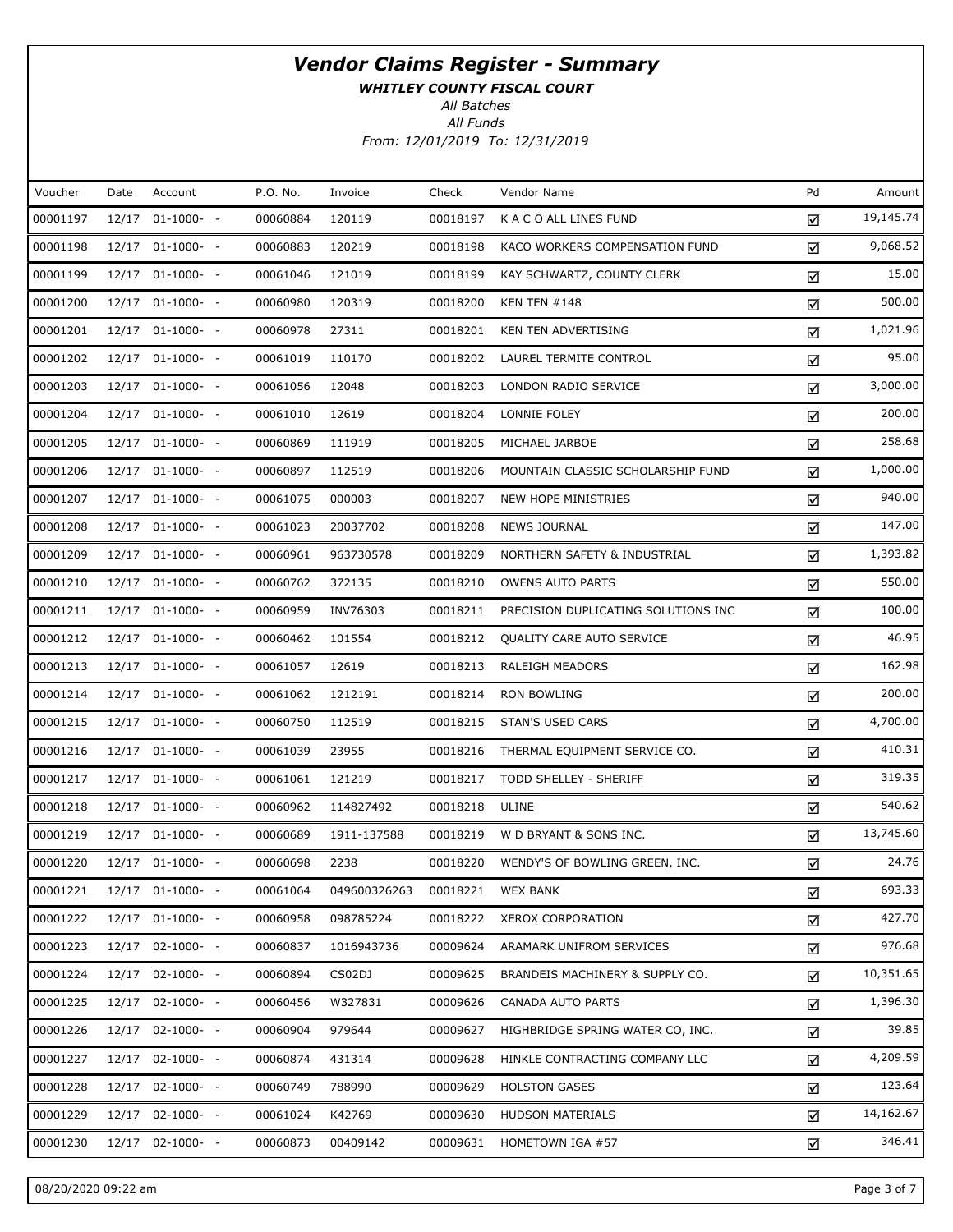WHITLEY COUNTY FISCAL COURT

All Batches

| Voucher  | Date  | Account          | P.O. No. | Invoice      | Check    | Vendor Name                            | Pd | Amount    |
|----------|-------|------------------|----------|--------------|----------|----------------------------------------|----|-----------|
| 00001231 | 12/17 | $02-1000- -$     | 00061102 | 321130       | 00009632 | JOHNNY WHEELS OF CORBIN                | ☑  | 1,794.00  |
| 00001232 |       | 12/17 02-1000- - | 00060884 | 120119       | 00009633 | K A C O ALL LINES FUND                 | ☑  | 2,919.97  |
| 00001233 |       | 12/17 02-1000- - | 00060883 | 120219       | 00009634 | KACO WORKERS COMPENSATION FUND         | ☑  | 8,540.00  |
| 00001234 |       | 12/17 02-1000- - | 00060868 | 2978982      | 00009635 | LYKINS OIL COMPANY                     | ☑  | 5,162.64  |
| 00001235 |       | 12/17 02-1000- - | 00061011 | 0104170019   | 00009636 | MARTIN'S PETERBILT                     | ☑  | 724.70    |
| 00001236 |       | 12/17 02-1000- - | 00060772 | 372188       | 00009637 | <b>OWENS AUTO PARTS</b>                | ☑  | 1,222.87  |
| 00001237 |       | 12/17 02-1000- - | 00060707 | 101556       | 00009638 | QUALITY CARE AUTO SERVICE              | ☑  | 1,179.00  |
| 00001238 |       | 12/17 02-1000- - | 00060459 | 1911-135595  | 00009639 | W D BRYANT & SONS INC.                 | ☑  | 2,445.69  |
| 00001239 |       | 12/17 02-1000- - | 00061064 | 049600326263 | 00009640 | <b>WEX BANK</b>                        | ☑  | 845.83    |
| 00001240 |       | 12/17 02-1000- - | 00060730 | 1876919      | 00009641 | WHAYNE SUPPLY COMPANY                  | ☑  | 1,112.36  |
| 00001241 |       | 12/17 03-1000- - | 00060900 | 024933-00    | 00011108 | BISSELL'S, INC.                        | ☑  | 125.95    |
| 00001242 |       | 12/17 03-1000- - | 00060765 | W328963      | 00011109 | CANADA AUTO PARTS                      | ☑  | 22.42     |
| 00001243 |       | 12/17 03-1000- - | 00060755 | 169579       | 00011110 | EUBANKS ELECTRICAL SUPPLY, INC.        | ☑  | 56.64     |
| 00001244 |       | 12/17 03-1000- - | 00060976 | 63391        | 00011111 | G & E DRIVE-IN                         | ☑  | 65.00     |
| 00001245 |       | 12/17 03-1000- - | 00061065 | 26021962     | 00011112 | GREAT AMERICA FINANCIAL SERVICES, CORP | ☑  | 197.97    |
| 00001246 |       | 12/17 03-1000- - | 00060767 | 2172/2213    | 00011113 | HARDEE'S                               | ☑  | 74.00     |
| 00001247 |       | 12/17 03-1000- - | 00060905 | 979661       | 00011114 | HIGHBRIDGE SPRING WATER CO, INC.       | ☑  | 59.75     |
| 00001248 |       | 12/17 03-1000- - | 00060967 | 34313474     | 00011115 | <b>HOBART CORP</b>                     | ☑  | 1,307.47  |
| 00001249 |       | 12/17 03-1000- - | 00061073 | 121319       | 00011116 | <b>JAMES MORGAN</b>                    | ☑  | 71.02     |
| 00001250 |       | 12/17 03-1000- - | 00060718 | 496410       | 00011117 | JONES PIT STOP                         | ☑  | 198.25    |
| 00001251 |       | 12/17 03-1000- - | 00060884 | 120119       | 00011118 | K A C O ALL LINES FUND                 | ☑  | 11,287.26 |
| 00001252 |       | 12/17 03-1000- - | 00060883 | 120219       | 00011119 | KACO WORKERS COMPENSATION FUND         | ☑  | 6,000.00  |
| 00001253 |       | 12/17 03-1000- - | 00060871 | 171498       | 00011120 | NORVEX SUPPLY INC                      | ☑  | 1,561.62  |
| 00001254 |       | 12/17 03-1000- - | 00060986 | 12031903     | 00011121 | PREFERRED LAB SERVICE                  | ☑  | 240.00    |
| 00001255 |       | 12/17 03-1000- - | 00060705 | 101557       | 00011122 | QUALITY CARE AUTO SERVICE              | ☑  | 925.77    |
| 00001256 |       | 12/17 03-1000- - | 00060854 | ADP15822     | 00011123 | SOUTHERN HEALTH PARTNERS INC           | ☑  | 31,285.51 |
| 00001257 |       | 12/17 03-1000- - | 00060853 | 521406611    | 00011124 | THE HOME DEPOT                         | ☑  | 586.80    |
| 00001258 |       | 12/17 03-1000- - | 00061052 | 24177        | 00011125 | THERMAL EQUIPMENT SERVICE CO.          | ☑  | 3,158.26  |
| 00001259 |       | 12/17 03-1000- - | 00060943 | 197383       | 00011126 | <b>TRACTOR SUPPLY CO</b>               | ☑  | 346.27    |
| 00001260 |       | 12/17 03-1000- - | 00060681 | 1911-137011  | 00011127 | W D BRYANT & SONS INC.                 | ☑  | 149.86    |
| 00001261 |       | 12/17 03-1000- - | 00061104 | 3052         | 00011128 | WENDY'S OF BOWLING GREEN, INC.         | ☑  | 89.29     |
| 00001262 |       | 12/17 03-1000- - | 00061064 | 049600326263 | 00011129 | <b>WEX BANK</b>                        | ☑  | 1,112.56  |
| 00001263 |       | 12/17 09-1000- - | 00060983 | 5911         | 00008585 | 911 BILLING SERVICE                    | ☑  | 18,802.91 |
| 00001264 |       | 12/17 09-1000- - | 00060889 | 12119        | 00008586 | ALBERT JACKSON                         | ☑  | 100.00    |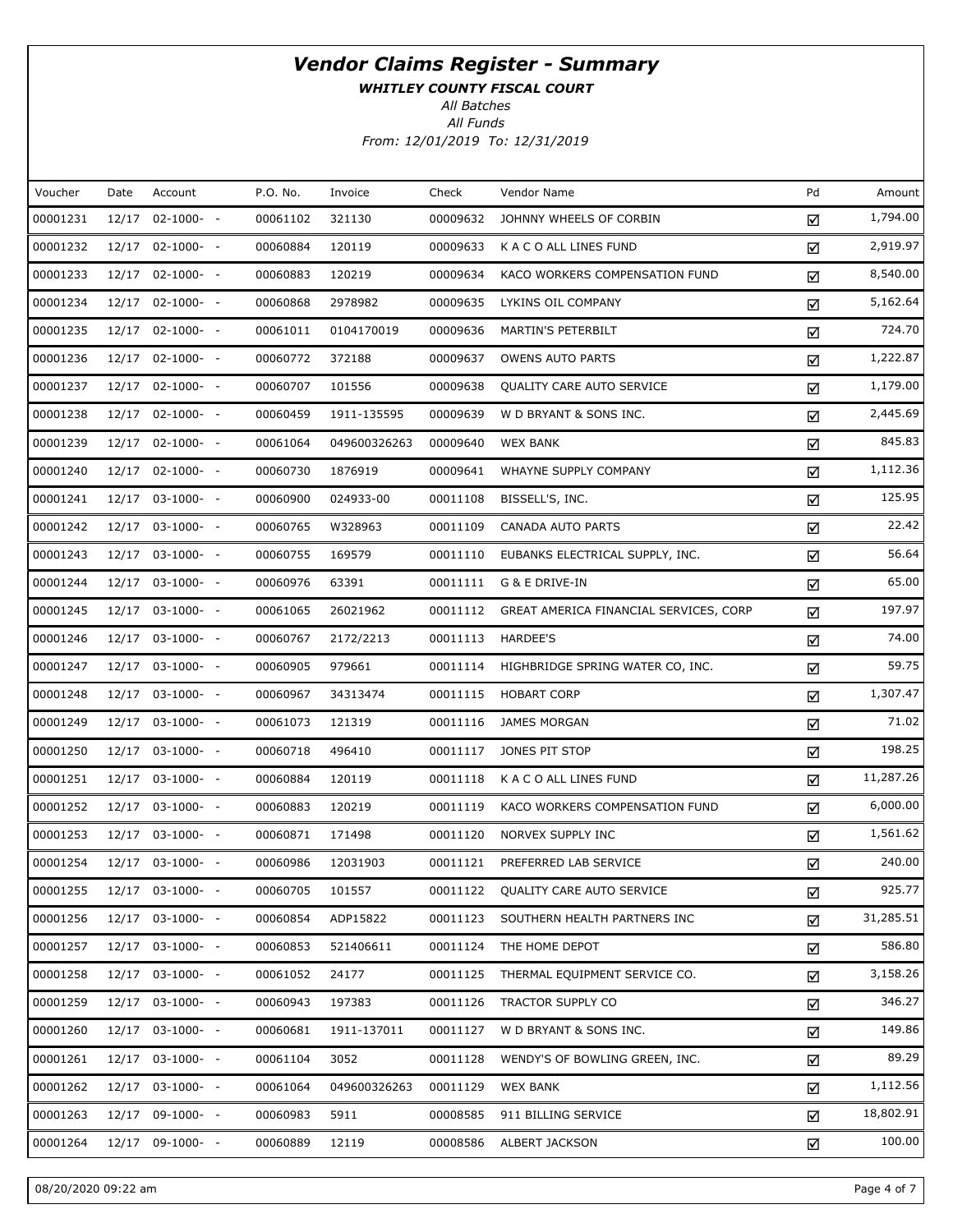WHITLEY COUNTY FISCAL COURT

All Batches

| Voucher  | Date | Account          | P.O. No. | Invoice      | Check    | Vendor Name                          | Pd | Amount   |
|----------|------|------------------|----------|--------------|----------|--------------------------------------|----|----------|
| 00001265 |      | 12/17 09-1000- - | 00060899 | 024934-00    | 00008587 | BISSELL'S, INC.                      | ☑  | 47.19    |
| 00001266 |      | 12/17 09-1000- - | 00060870 | 83419928     | 00008588 | BOUND TREE MEDICAL, LLC              | ☑  | 5,573.05 |
| 00001267 |      | 12/17 09-1000- - | 00060457 | W327848      | 00008589 | CANADA AUTO PARTS                    | ☑  | 876.40   |
| 00001268 |      | 12/17 09-1000- - | 00060729 | 506          | 00008590 | <b>COMPUTER CLINC</b>                | ☑  | 75.00    |
| 00001269 |      | 12/17 09-1000- - | 00060973 | 173381       | 00008591 | DAVID HALL, ELECTRIC LLC             | ☑  | 100.00   |
| 00001270 |      | 12/17 09-1000- - | 00060725 | 2116097      | 00008592 | EMERGENCY MEDICAL PRODUCTS, INC      | ☑  | 3,006.28 |
| 00001271 |      | 12/17 09-1000- - | 00061040 | 121019       | 00008593 | TIAA COMMERICAL FINANCE INC          | ☑  | 473.16   |
| 00001272 |      | 12/17 09-1000- - | 00060984 | IN3819597    | 00008594 | FLEETMATICS USA, LLC                 | ☑  | 300.00   |
| 00001273 |      | 12/17 09-1000- - | 00060909 | E20-72       | 00008595 | <b>GOLDEN GIRLS</b>                  | ☑  | 1,400.00 |
| 00001274 |      | 12/17 09-1000- - | 00060945 | 75686        | 00008596 | HINKLE PRINTING, INC.                | ☑  | 707.70   |
| 00001275 |      | 12/17 09-1000- - | 00060855 | 775667       | 00008597 | <b>HOLSTON GASES</b>                 | ☑  | 2,956.40 |
| 00001276 |      | 12/17 09-1000- - | 00060884 | 120119       | 00008598 | K A C O ALL LINES FUND               | ☑  | 3,830.14 |
| 00001277 |      | 12/17 09-1000- - | 00060883 | 120219       | 00008599 | KACO WORKERS COMPENSATION FUND       | ☑  | 9,221.09 |
| 00001278 |      | 12/17 09-1000- - | 00060611 | 219411       | 00008600 | KENTUCKY UNIFORMS INC                | ☑  | 183.88   |
| 00001279 |      | 12/17 09-1000- - | 00060867 | 2978983      | 00008601 | LYKINS OIL COMPANY                   | ☑  | 1,983.74 |
| 00001280 |      | 12/17 09-1000- - | 00060742 | 200057382, 2 | 00008602 | NEPHRON 203B OUTSOURCING FACILITY    | ☑  | 300.00   |
| 00001281 |      | 12/17 09-1000- - | 00060450 | 20954        | 00008603 | PATTY'S ALTERATIONS                  | ☑  | 24.00    |
| 00001282 |      | 12/17 09-1000- - | 00060959 | INV76303     | 00008604 | PRECISION DUPLICATING SOLUTIONS INC  | ☑  | 37.90    |
| 00001283 |      | 12/17 09-1000- - | 00060986 | 12031903     | 00008605 | PREFERRED LAB SERVICE                | ☑  | 360.00   |
| 00001284 |      | 12/17 09-1000- - | 00060715 | 101558       | 00008606 | QUALITY CARE AUTO SERVICE            | ☑  | 1,361.14 |
| 00001285 |      | 12/17 09-1000- - | 00060434 | 9405         | 00008607 | <b>SGT JOES</b>                      | ☑  | 271.00   |
| 00001286 |      | 12/17 09-1000- - | 00060944 | 2852887M     | 00008608 | STRYKER MEDICAL                      | ☑  | 2,892.00 |
| 00001287 |      | 12/17 09-1000- - | 00060706 | 1911-140502  | 00008609 | W D BRYANT & SONS INC.               | ☑  | 298.09   |
| 00001288 |      | 12/17 09-1000- - | 00061064 | 049600326263 | 00008610 | <b>WEX BANK</b>                      | ☑  | 2,865.73 |
| 00001289 |      | 12/17 09-1000- - | 00060885 | 12119        | 00008611 | WILLIAMSBURG-WHITLEY CO. AIRPORT BD. | ☑  | 800.00   |
| 00001290 |      | 12/31 23-1023- - | 00060992 | 07158        | 00001281 | ADT US HOLDINGS INC                  | ☑  | 41.00    |
| 00001291 |      | 12/31 23-1023- - | 00060991 | 06531        | 00001280 | ADVANCE AMERICA CASH                 | ☑  | 122.00   |
| 00001292 |      | 12/17 23-1000- - | 00060586 | 550000-00    | 00002747 | BISSELL'S, INC.                      | ☑  | 334.00   |
| 00001293 |      | 12/31 23-1023- - | 00060994 | 07787        | 00001283 | COMMONWEALTH TECHOLOGY INC           | ☑  | 50.00    |
| 00001294 |      | 12/17 23-1000- - | 00060956 | 12022019     | 00002748 | DAVID OWENS                          | ☑  | 552.23   |
| 00001295 |      | 12/31 23-1023- - | 00060997 | 08882        | 00001286 | FLO-LINE                             | ☑  | 1,792.99 |
| 00001296 |      | 12/17 23-1000- - | 00061026 | 997964       | 00002749 | HIGHBRIDGE SPRING WATER CO, INC.     | ☑  | 16.95    |
| 00001297 |      | 12/31 23-1023- - | 00060995 | 08835        | 00001284 | KENTUCKY STATE UNIVERSITY            | ☑  | 11.25    |
| 00001298 |      | 12/31 23-1023- - | 00060998 | 09088        | 00001287 | LALA US INC                          | ☑  | 2,500.00 |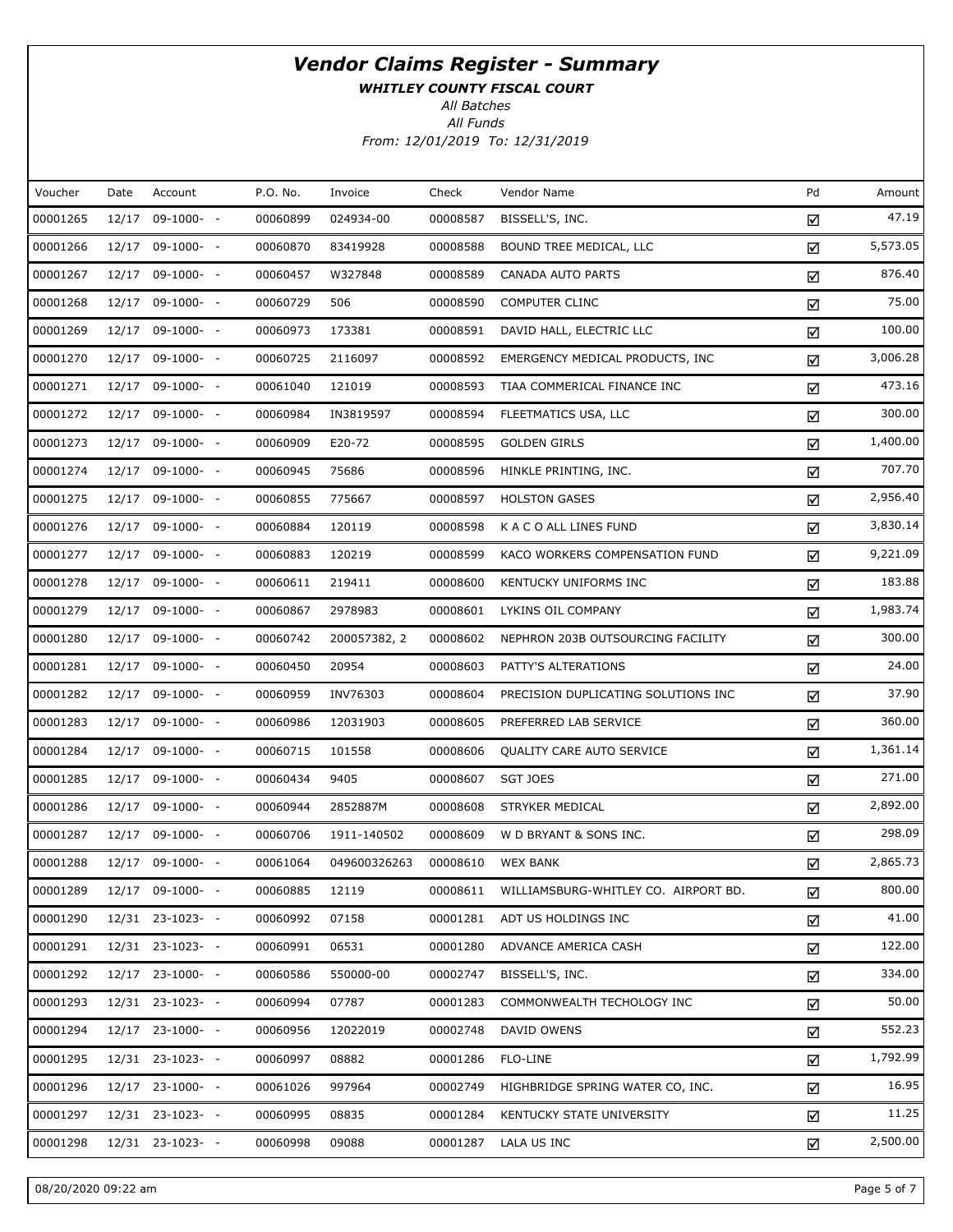WHITLEY COUNTY FISCAL COURT

All Batches

| Voucher  | Date | Account          | P.O. No. | Invoice      | Check    | Vendor Name                          | Pd | Amount     |
|----------|------|------------------|----------|--------------|----------|--------------------------------------|----|------------|
| 00001299 |      | 12/31 23-1023- - | 00060996 | 08844        | 00001285 | LARRIETTA L ELLIOTTE                 | ☑  | 50.00      |
| 00001300 |      | 12/31 23-1023- - | 00660988 | 07414        | 00001277 | ROBERT HALF CORP                     | ☑  | 24.00      |
| 00001301 |      | 12/31 23-1023- - | 00060990 | 03451        | 00001279 | <b>STERICYCLE</b>                    | ☑  | 73.00      |
| 00001302 |      | 12/17 23-1000- - | 00061006 | 12419        | 00002750 | TODD SHELLEY - SHERIFF               | ☑  | 140.00     |
| 00001303 |      | 12/31 23-1023- - | 00060989 | 07968        | 00001278 | TRAVEL CENTERS OF AMERICA LLC        | ☑  | 38.00      |
| 00001304 |      | 12/31 23-1023- - | 00060993 | 07362        | 00001282 | TRUEBLUE ENTERPRISES INC             | ☑  | 47.29      |
| 00001305 |      | 12/17 75-1000- - | 00061043 | 121019       | 00000388 | WHITLEY COUNTY TOURISM BOARD         | ☑  | 658.90     |
| 00001306 |      | 12/17 87-1000- - | 00061060 | 1211192      | 00005413 | CASEY GUIDI                          | ☑  | 357.45     |
| 00001307 |      | 12/17 87-1000- - | 00060728 | 505          | 00005414 | COMPUTER CLINC                       | ☑  | 75.00      |
| 00001308 |      | 12/17 87-1000- - | 00061040 | 121019       | 00005415 | TIAA COMMERICAL FINANCE INC          | ☑  | 445.33     |
| 00001309 |      | 12/17 87-1000- - | 00060901 | 112619       | 00005416 | FIRST NATIONAL BANK OF OMAHA         | ☑  | 196.00     |
| 00001310 |      | 12/17 87-1000- - | 00060896 | 979642       | 00005417 | HIGHBRIDGE SPRING WATER CO, INC.     | ☑  | 59.70      |
| 00001311 |      | 12/17 87-1000- - | 00060878 | 266527       | 00005418 | <b>KENWAY DISTRIBUTORS</b>           | ☑  | 197.51     |
| 00001312 |      | 12/17 87-1000- - | 00061013 | 110161       | 00005419 | LAUREL TERMITE CONTROL               | ☑  | 35.00      |
| 00001313 |      | 12/17 87-1000- - | 00060887 | 12119        | 00005420 | LIDA J. POWERS                       | ☑  | 683.72     |
| 00001314 |      | 12/17 87-1000- - | 00060959 | INV76303     | 00005421 | PRECISION DUPLICATING SOLUTIONS INC  | ☑  | 48.11      |
| 00001315 |      | 12/17 87-1000- - | 00060986 | 12031903     | 00005422 | PREFERRED LAB SERVICE                | ☑  | 480.00     |
| 00001316 |      | 12/17 87-1000- - | 00060799 | 101555       | 00005423 | QUALITY CARE AUTO SERVICE            | ☑  | 204.03     |
| 00001317 |      | 12/17 87-1000- - | 00061059 | 1211191      | 00005424 | RACHEL DURHAM                        | ☑  | 179.10     |
| 00001318 |      | 12/17 87-1000- - | 00061064 | 049600326263 | 00005425 | <b>WEX BANK</b>                      | ☑  | 175.61     |
| 00001319 |      | 12/17 87-1000- - | 00060886 | 120119       | 00005426 | WILLIAMSBURG-WHITLEY CO. AIRPORT BD. | ☑  | 1,000.00   |
| 00001320 |      | 12/17 01-1000- - | 00061193 | 31619        | 00018223 | <b>SCOTT BROCK</b>                   | ☑  | 151.00     |
| 00001321 |      | 12/20 01-1000- - | 00061186 | 1271204203   | 00018224 | AT & T ONENET SERVICE                | ☑  | 70.62      |
| 00001322 |      | 12/20 01-1000- - | 00061080 | 190674       | 00018225 | <b>DAV</b>                           | ☑  | 330.85     |
| 00001323 |      | 12/20 01-1000- - | 00061081 | 941856201120 | 00018226 | TIME WARNER CABLE                    | ☑  | 174.93     |
| 00001324 |      | 12/20 09-1000- - | 00061187 | 15506070     | 00008612 | DELTA NATURAL GAS CO., INC.          | ☑  | 268.49     |
| 00001325 |      | 12/20 09-1000- - | 00061083 | 9843473651   | 00008613 | <b>VERIZON WIRELESS</b>              | ☑  | 28.08      |
| 00001326 |      | 12/20 87-1000- - | 00061084 | 0509890506   | 00005427 | AT&T                                 | ☑  | 615.64     |
| 00001330 |      | 12/20 87-1000- - |          |              | 00005430 | WILLIAMSBURG-WHITLEY CO. AIRPORT BD. | ☑  | 79.10      |
| 00001331 |      | 12/20 87-1000- - |          |              | 00005431 | NI GOVERNMENT SERVICES, INC.         | ☑  | 73.73      |
| 00001332 |      | 12/23 87-1000- - |          |              | 00005432 | WHITLEY COUNTY FISCAL COURT PR       | ☑  | 172,895.65 |
| 00001333 |      | 12/26 01-1000- - | 00061208 | 122619       | 00018229 | CAROLYN WILLIS, COUNTY CLERK         | ☑  | 35,000.00  |
| 00001334 |      | 12/26 01-1000- - | 00061218 | 800011760112 | 00018230 | TIME WARNER CABLE                    | ☑  | 309.45     |
| 00001335 |      | 12/30 87-1000- - | 00061253 |              | 00005433 | WHITLEY COUNTY FISCAL COURT PR       | ☑  | 68,416.74  |